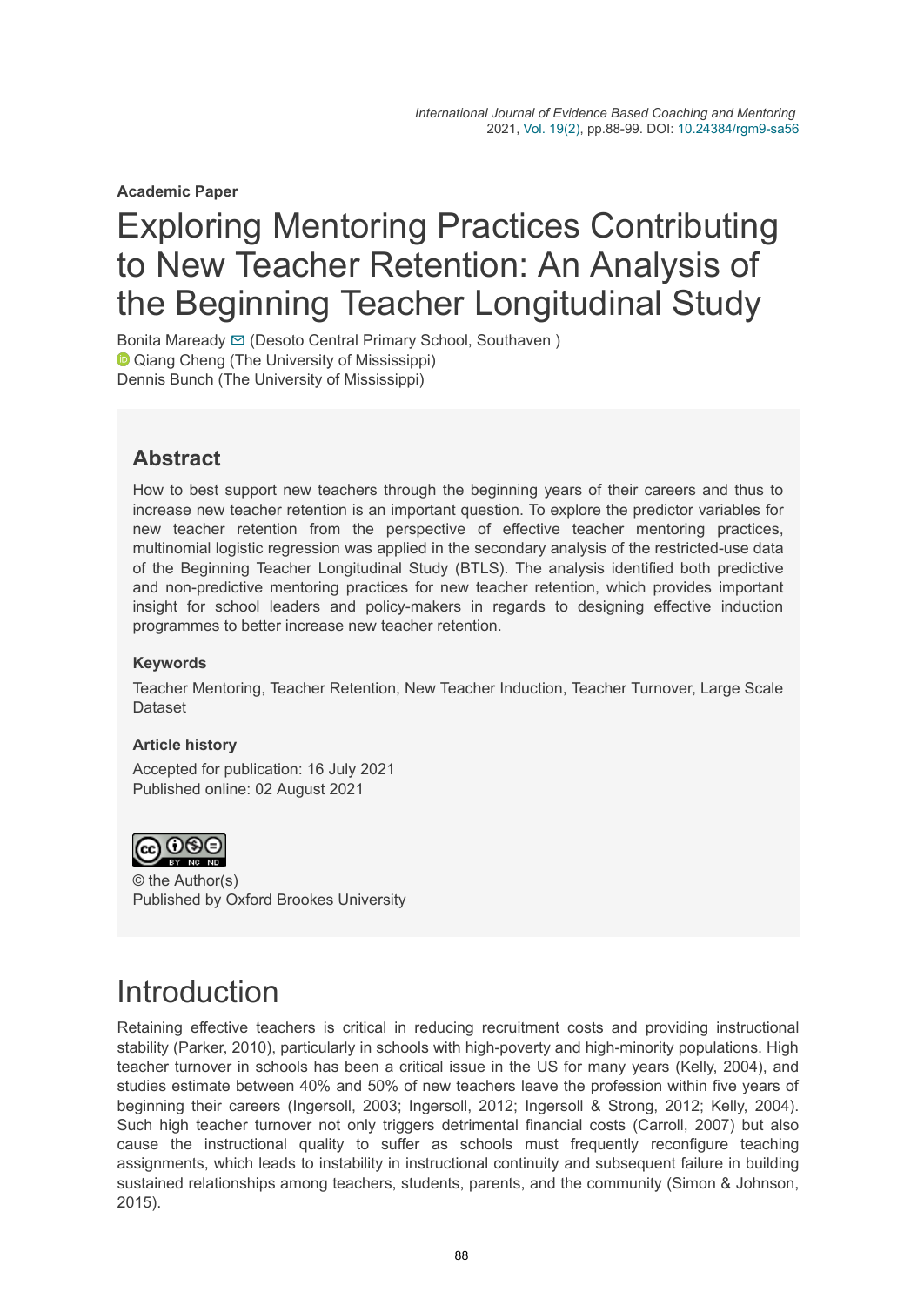As a result of high teacher turnover, schools with high-poverty and high-minority populations were 1.5 times more likely to have teachers who are new to the school or new to the profession (Gagnon & Mattingly, 2012; Simon & Johnson, 2015). Since new teachers normally take an average of three years to reach high levels of effectiveness (Feiman-Nemser, 2012; Sanders & Rivers, 1996; Wright, Horn, & Sanders,1997), these schools will inevitably suffer more from recruiting disproportionate number of novice teachers. Considering teacher effect has strong direct influence on student achievement (Stronge, Ward, & Grant, 2011), high teacher turnover rates place students in schools with high-poverty and high-minority populations at risk of significantly reduced student achievement.

Retaining effective teachers is critical in raising student achievement and keeping recruitment costs down (Parker, 2010) and new teacher induction programme has been recognized as a useful tool in improving new teacher retention (Cochran-Smith, Cannady, McEachern, Piazza, Power, & Ryan, 2010/2011; Ingersoll & Strong, 2012; Ronfeldt & McQueen, 2017), with teacher mentoring being one of the most common elements of new teacher induction process to help new teachers succeed in their initial placement years and thus remain in the teaching profession (Bullough, 2012; Hanita, Bailey, Khanani, Bocala, Zweig, & Bock, 2020; Resta, Huling, & Yeargain, 2013).

This study was designed to explore the predictor variables for new teacher retention from the perspective of teacher mentoring using a nationally representative longitudinal data. Understanding the variables having a high probability of predicting new teacher retention is significant because it informs policy makers and practitioners as they decide the types of specific mentoring practices that should be included in effective new teacher induction plans. Implementing a new teacher induction plan developed with strategies proven to predict retention from the perspective of mentoring will result in reduced turnover rates of new teachers and improved instructional stability in schools and districts, ultimately improving student achievement.

In the following, we will review the existing literature relevant to new teacher mentoring and retention to further justify the need of this study. Then in the methodology section, we will discuss the data source, population, sample, instrument, and data analytic approach, which will then be followed by the report of study results along with discussion of the results and implications.

## Literature Review

Mentoring has been identified as an important component in the new teacher induction programmes. The relationship between the decision to remain in the teaching profession and mentorship received provides the foundation for an effective induction programme for beginning teachers (Cochran-Smith et al., 2010/2011). A review of the literature indicates that when researchers examined the effectiveness of new teacher induction programmes, mentoring is often included in such endeavours, and there exist conflicting results in regards to the effectiveness of new teacher induction and mentoring.

On the one hand, a number of studies, both quantitative and qualitative in nature, have reported a correlation between implementing new teacher induction programmes and less teacher turnover or migration (e.g., Henke, Chen, & Geis, 2000; Ronfeldt & McQueen, 2017; Smith & Ingersoll, 2004). Henke and colleagues (2000) analysed data from a longitudinal study — Baccalaureate and Beyond Survey, and found that new teachers who received induction support during their initial years of career demonstrated a significantly higher retention rate than those who did not. In another study, Smith and Ingersoll (2004) analysed data from the School and Staffing Survey along with Teacher Follow-Up Survey that included 3,235 first-year teachers. Results from this study indicate that induction contributed to new teacher retention and specifically, beginning teachers who were provided with mentors from the same subject field and who participated in collective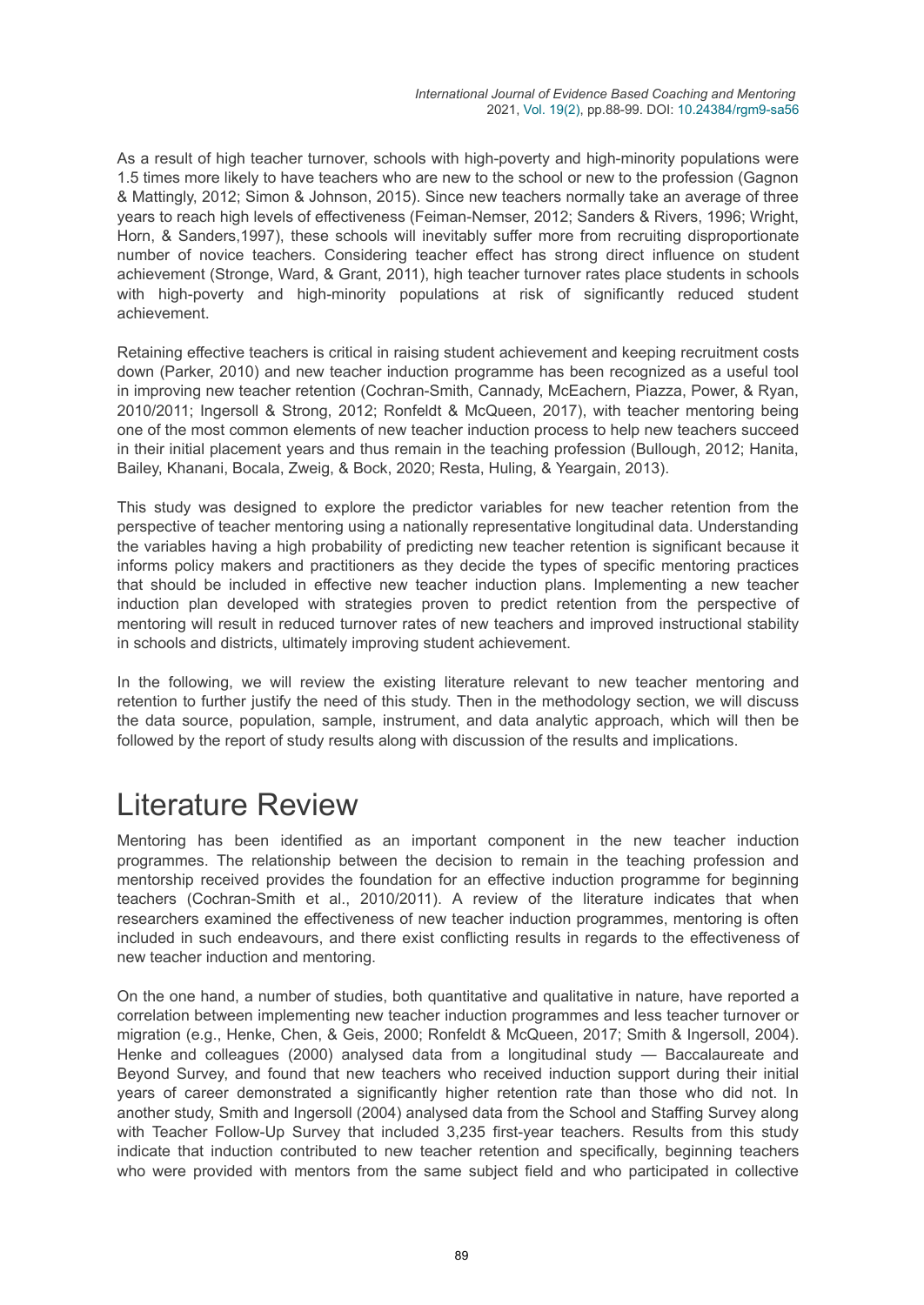induction activities, such as planning and collaboration with other teachers, were less likely to move to others schools and less likely to leave the teaching occupation after their first year of teaching.

In Kelly's study (2004) that was aimed at identifying the specific induction practices positively influencing retention of new teachers in the Partners in Education Programme (PIE), a joint effort between six Colorado school districts and the University of Colorado (UC), the researcher found that there was a high correlation between the intensive mentoring practices of the PIE programme and the retention rate of new teachers, revealing a 94 percent retention rate of new teachers starting their fifth year of teaching, which surpassed the national retention average. The intensive mentoring practices include mentors helping mentees in the area of short- and long-term curricula planning, developing standards-based lessons, creating individual and group authentic assessments, differentiating instruction to meet the needs of diverse learners, developing classroom communities and routines, observing lessons and providing feedback, modeling instruction, working with students, team teaching, examining student work, arranging observations of other classrooms, forming relations with colleagues and parents.

In still another study, Parker (2010) analysed data from North Carolina's Teacher Working Conditions Survey from public and private schools including only those surveys of teachers who had completed two years of teaching and were beginning their third year. This quantitative study analysed the data of a sample of 8,838 teachers and found beginning teachers who had been matched to mentors in the same building, content, or grade level were less likely to transfer to a different school. There was a positive relationship between the amount of support that new teachers received from their mentors and the likelihood they remained in the assigned school. Novice teachers expressed they were less likely to request transfers in schools where they received much support from their mentors and administrators in the area of curriculum and instruction, and constructive feedback. New teachers who met more frequently (several times a month), but less formally (discussions and planning during the day as opposed to formal meetings and observations), were more likely to remain in their current schools (Parker, 2010).

In Resta and colleagues' study (2013), they investigated approximately 1,000 teachers over a tenyear period who participated in the Novice Teacher Induction Programme (NTIP) developed to investigate the cumulative effects of teacher induction and mentoring programmes on novice teacher retention and instructional proficiency improvement. The researchers found teachers' reflection on their mentoring as a positive experience; many identified their mentors as being a key factor in their decision to remain in the profession due to the instructional and emotional support that was of the greatest help during their first year of teaching. Resonating with the results from the studies reviewed in the above, a more recent secondary analysis of Beginning Teacher Longitudinal Study (BTLS) by Ronfeldt and McQueen (2017) found that better teacher retention in the first year can be predicted by whether or not the new teachers have received induction supports that includes being assigned a mentor.

Relevant literature in this field that has identified a positive correlation between new teacher induction support and retention generally indicates that some effective mentoring practices can help improve new teacher retention. These practices include matching mentors to new teachers by content area and grade level (Parker, 2010; Ronfeldt & McQueen, 2017; Smith & Ingersoll, 2004), assisting in short-term and long-term lesson planning, instructional unit development, understanding the curriculum, developing aligned assessments, and managing classroom behaviours and routines (Kelly, 2004; Parker, 2010; Resta et al., 2013; Smith & Ingersoll, 2004). Reflective practices and regular discussions related to classroom practices are identified as being of long-term benefit to new teachers (Kelly, 2004; Parker, 2010; Smith & Ingersoll, 2004).

However, contrary to the multitude of studies that found a positive correlation between induction support and new teacher retention, some studies reported quite different result. One such study was a randomized controlled experiment conducted by Glazerman and colleagues (2010) in which 1,009 teachers from 418 elementary schools in 17 school districts across 13 U.S. states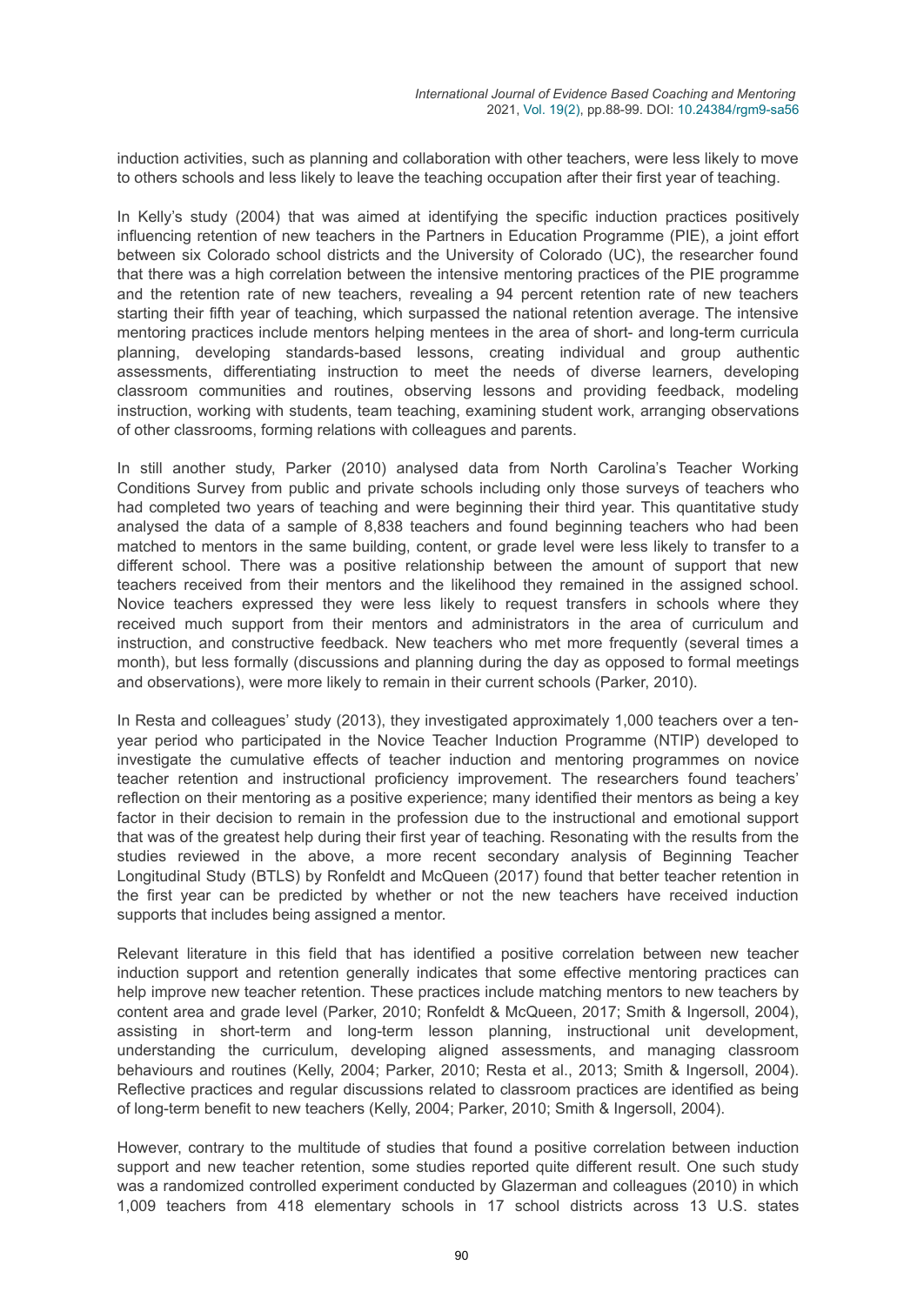participated. This large-scale study found that receiving a comprehensive teacher induction programme support for one or two years does not predict teacher retention in the new teachers' first four years of teaching career. Another study by Wechsler, Caspary, Humphrey, and Matsko (2012) investigated the effect of 39 state-funded induction and mentoring programmes in Illinois. Based on their analysis of the sample of 1,940 teachers and 1,362 mentors out of a full population of 2,670 teachers and 1,746 mentors who participated in the programmes, Wechsler and colleagues found that none of the induction programme measures, such as intensity of mentoring, can significantly predict new teacher retention within the same school or district. The variety of mentoring supports embedded in the induction programme of this study includes lesson planning, modelling, observation, classroom management, assessment, etc.

As indicated in the above review, a positive correlation between teacher induction and retention can be found in qualitative or survey studies; however, when such relationship was scrutinized in a more rigourous experimental study, no causal relationship can be found. Furthermore, some of the prior studies examined the overall effect of teacher induction on teacher retention by combining certain mentoring practices from the induction programme into composite variables (e.g., Ronfeldt & McQueen, 2017; Wechsler et al., 2012), obscuring the predictive power of certain mentoring practices for new teacher retention. There is still a lack of studies focusing on identifying the specific mentoring practices that can predict new teacher retention. To better and more thoroughly evaluate and identify the effectiveness of mentoring practices in the induction process, new research that employs longitudinal and nationally representative data to draw conclusions that can be generalized to larger population is much needed. Identifying which elements of mentoring practices greatly benefit novice teachers informs school leaders developing induction plans, potentially leading to an increase in new teacher retention rates.

## Methodology

The current study is a secondary analysis of the Beginning Teacher Longitudinal Study (BTLS) that was developed by U.S. Department of Education, Institute of Education Science, National Centre for Educational Statistics, and carried out by the U.S. Census Bureau from the 2007-08 school year through the 2011-2012 school year (Burns, Wang, & Henning, 2011). In the following, we will describe the data source, population and sample, the instrument, and the data analysis approach we applied in this secondary analysis.

### **Data Source**

The study utilized the restricted-use survey data files of the Beginning Teacher Longitudinal Study (BTLS). The purpose of the BTLS was to follow the career paths of the teachers and compile perceptual data providing information regarding the reasons for teachers staying in the same teaching assignment as the previous year, moving to other teaching assignments, leaving the teaching profession, remaining in the teaching profession, and returning to the teaching profession after leaving.

### **Population, Sample, and Instrument**

The target population for the BTLS was teachers who began their teaching careers in the U.S. in the 2007-2008 school year. The BTLS was made up of five annual surveys identified as "waves" with the first wave of survey data collected through the 2007-2008 Schools and Staffing Survey (SASS), in which a cohort of first-year public school or public charter school teachers beginning their careers in the 2007-2008 school year was surveyed for four additional years to provide a longitudinal examination of career progression as the teachers continued in teaching careers or transitioned to other careers, enabling researchers to identify mentoring related retention in the same school for a second year, and retention in the profession into the fifth year.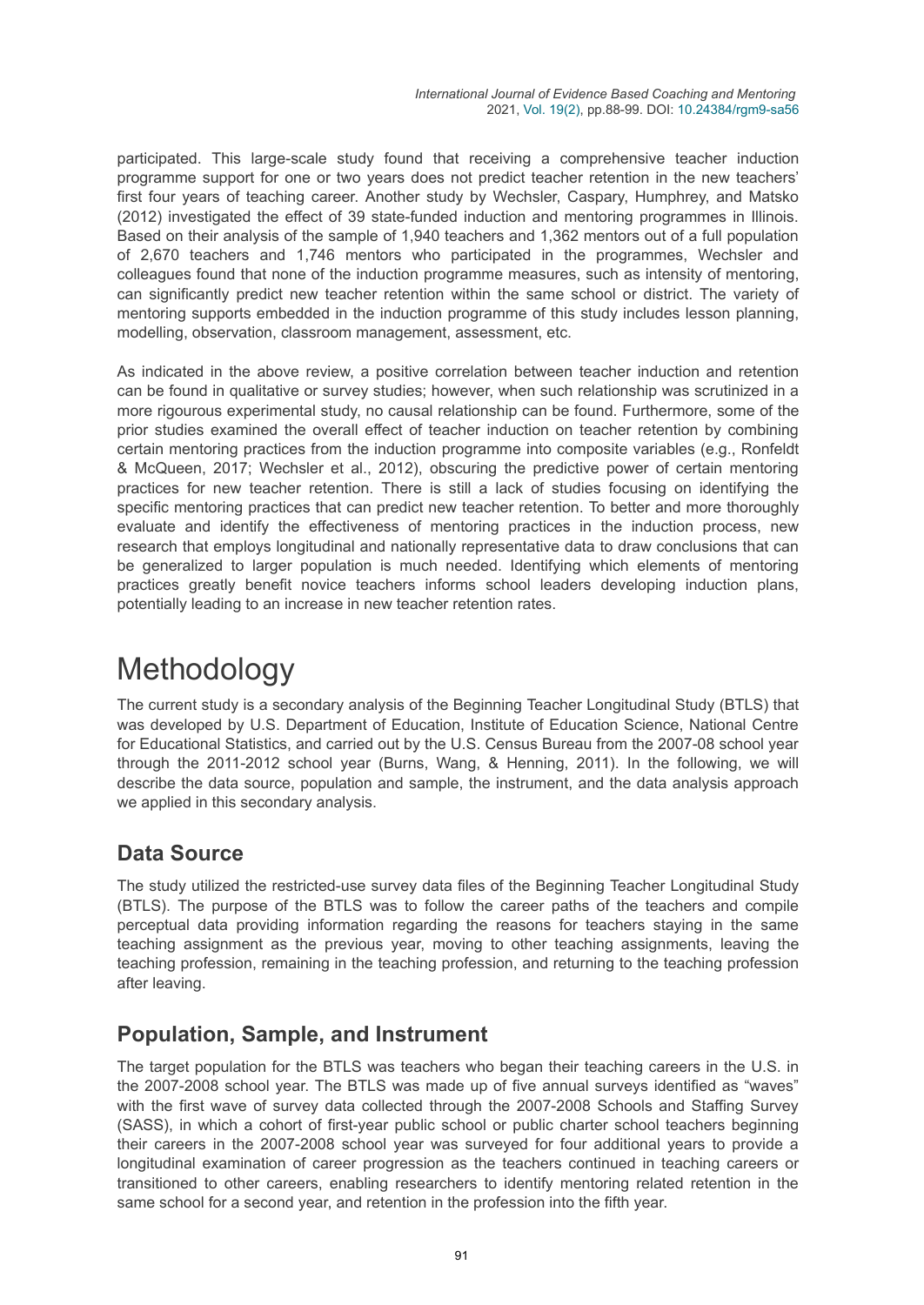The initial wave of data from the 2007-2008 Schools and Staffing Survey (SASS) utilized a stratified probability sample size of approximately 47,600 teachers from all fifty U.S. states and the District of Columbia, representing public schools, public charter schools, and private schools, as well as teachers in schools funded by the Bureau of Indian Education (Tourkin et al., 2010).

The second wave of data was collected through the Teacher Follow-up Survey (TFS) in 2008-2009. The TFS surveyed current teachers—those teachers who stayed in the same school as the previous year or moved to a different school, and former teachers—those who left the teaching profession. The TFS Current Teacher Survey focused on reasons for moving to a new school, information on having a mentor in the first year (or not), and earnings. The TFS Former Teacher Survey focused on employment status, decisions to leave teaching, and information on having a mentor in the first year (Gray, Goldring, & Taie, 2014). TFS allowed researchers to collect and analyse information regarding decisions to stay and decisions to leave, as well as information regarding change of careers of former teachers. The stratified probability sample from approximately 11,960 teachers identifying themselves as new teachers in the first wave and responding in the second wave was approximately 2,192 teachers, approximately 18 percent of the sample from the first wave (Graham, Parmer, Chambers, Tourkin, & Lyter, 2011; Kaiser, 2011; Tourkin et al., 2010).

| Name                                                                                                                          | <b>Description</b>                                                                                             | Coding      |  |  |
|-------------------------------------------------------------------------------------------------------------------------------|----------------------------------------------------------------------------------------------------------------|-------------|--|--|
|                                                                                                                               |                                                                                                                | Scheme*     |  |  |
| W2MNTYN                                                                                                                       | Last school year (2007-08), were you assigned a master or mentor teacher by your school or school<br>district? | a           |  |  |
| W2MNPRI                                                                                                                       | Was your mentor teacher's main job being a mentor during the 2007-2008 school year?                            | a           |  |  |
| W2MNSUB                                                                                                                       | Has your mentor teacher ever instructed students in the same subject area(s) as yours?                         | a           |  |  |
| W2MNGRA                                                                                                                       | Has your mentor teacher ever instructed students in the same grade(s) as yours?                                | a           |  |  |
| W2MNFRQ                                                                                                                       | How frequently did you work with your mentor teacher during the 2007-2008 school year?                         | $\mathbf b$ |  |  |
| W2MNOBS                                                                                                                       | How frequently did your mentor teacher observe your teaching during the 2007-2008 school year?                 | $\mathbf b$ |  |  |
| W2MNIMP                                                                                                                       | Overall, to what extent did your assigned master or mentor teacher improve your teaching last school<br>year?  | $\mathbf b$ |  |  |
|                                                                                                                               | How frequently did your assigned master or mentor teacher work with you in the following areas?                |             |  |  |
| W2MFSBJ                                                                                                                       | Teaching your subject matter or grade                                                                          | $\mathbf b$ |  |  |
| W2MFDIS                                                                                                                       | Classroom management and discipline                                                                            | $\mathbf b$ |  |  |
| W2MFINS                                                                                                                       | Using or incorporating a variety of instruction methods                                                        | $\mathbf b$ |  |  |
| W2MFTEC                                                                                                                       | Using technology in your classroom                                                                             | $\mathbf b$ |  |  |
| W2MFSTA                                                                                                                       | Assessing students and interpreting assessment data                                                            | $\mathbf b$ |  |  |
| W2MFCUR                                                                                                                       | Selecting and adapting curriculum, instructional methods, and/or writing lesson plans                          | b           |  |  |
| W2MFPAR                                                                                                                       | Interacting with parents                                                                                       | $\mathbf b$ |  |  |
| W2MFREF                                                                                                                       | Reflecting on your teaching practice                                                                           | $\mathbf b$ |  |  |
| Reflecting upon the extent working with a mentor in several areas, how has your mentor improved your teaching in the area of: |                                                                                                                |             |  |  |
| W2MISBJ                                                                                                                       | Teaching your subject matter or grade                                                                          | b           |  |  |
| W2MIDIS                                                                                                                       | Classroom management and discipline                                                                            | $\mathbf b$ |  |  |
| W2MIINS                                                                                                                       | Using or incorporating a variety of instruction methods                                                        | $\mathbf b$ |  |  |
| W2MITEC                                                                                                                       | Using technology in your classroom                                                                             | b           |  |  |
| W2MISTA                                                                                                                       | Assessing students and interpreting assessment data                                                            | b           |  |  |
| W2MICUR                                                                                                                       | Selecting and adapting curriculum, instructional methods, and/or writing lesson plans                          | $\mathbf b$ |  |  |
| W2MIPAR                                                                                                                       | Interacting with parents                                                                                       | b           |  |  |
| W2MIREF                                                                                                                       | Reflecting on your teaching practice                                                                           | $\mathbf b$ |  |  |

#### **Table 1. Mentor Practices Survey Items from TBLS**

*Note*. Coding scheme "a" refers to 1=yes, 2=no, and coding scheme "b" refers to 1=at least once a week, 2=once or twice a month, 3=a few times a year, 4=never

The last three waves were web-based and internet-only surveys and were administered from the 2009-2010 school year through the 2011-2012 school year (Gray et al., 2014). These three waves of data allow researchers to determine attrition and reentry rates, gain understanding of the characteristics of the teachers who leave the profession (leavers), stay in the same schools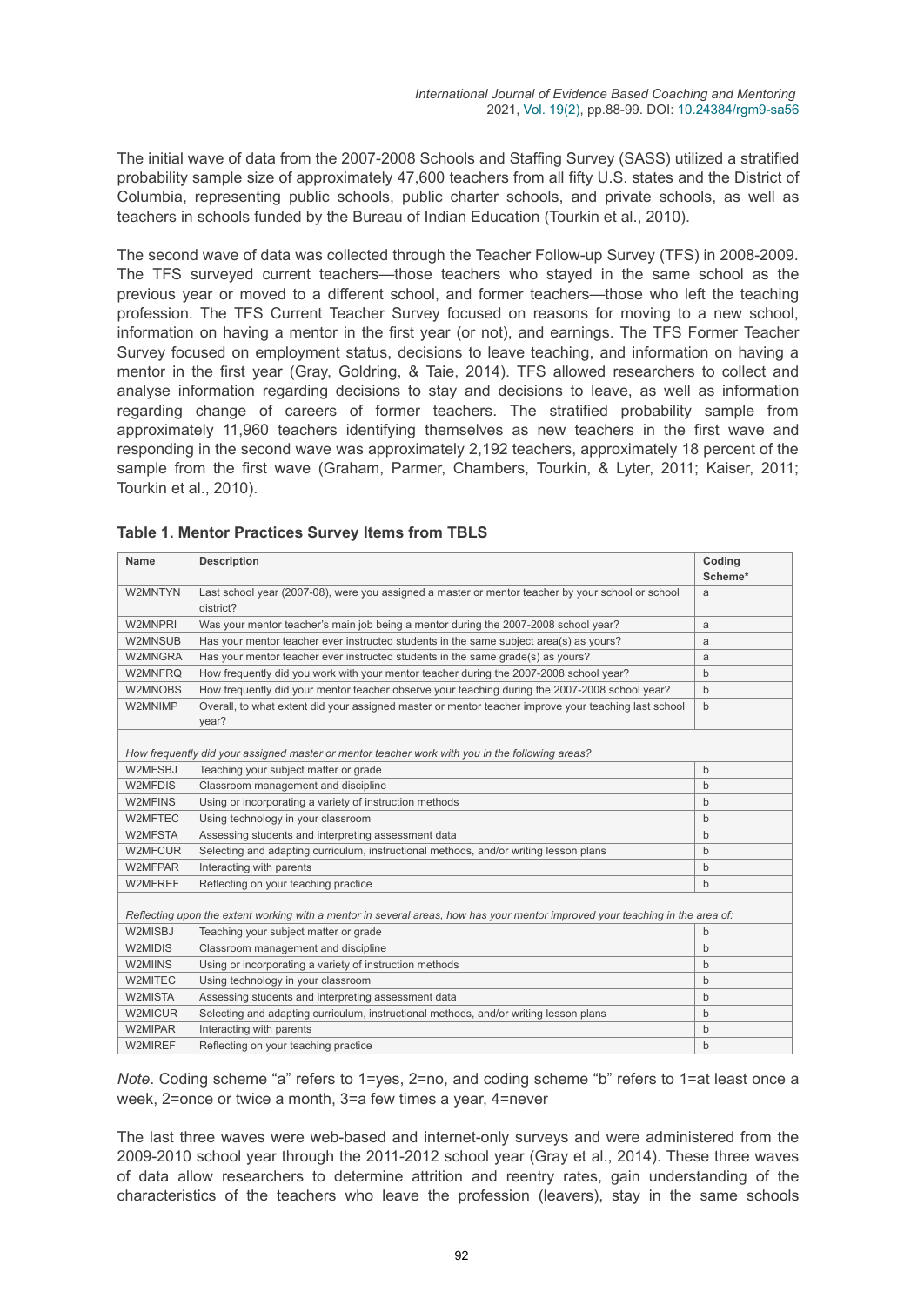(stayers), those who move to other schools (movers), and those who re-enter the teaching profession (returners) (Tourkin et al., 2011). Additionally, the last three waves provide information regarding career paths of leavers, stayers, movers, and returners. Altogether, approximately 1,990 teachers completed all five waves of the BTLS (Graham et al., 2011).

Since the BTLS used stratified probability proportional to size sampling method in its first wave to ensure a nationally representative sample was selected from the teaching population (Burns et al., 2011), results from analysing such data and samples can be generalized to schools, districts, and states for policy and practitioner implications (Gay, Mills, & Airasian, 2009; Graham et al., 2011; Gray & Taie, 2015). A data file was created by the Institute of Education Statistics (IES) for each wave of the BTLS. The data files for all five waves were then combined to make a single restricted use file that was made available in 2015 by the IES through restricted-use licenses after most sampling variables were removed or altered to meet requirements of nondisclosure of the identities of BTLS participants. The variable name, description, and coding scheme of the survey items that asked the teachers about their mentoring experience were presented in Table 1.

## **Data Analysis**

Multinomial logistic regression was used to identify predictors of new teacher retention in the area of mentoring practices. Criterion variables were selected identifying teachers as staying in or moving from the same school into a second year of teaching, or leaving the teaching profession, as well as identifying current or former teachers in the fifth year of starting their teaching careers. All regressions were run using IBM SPSS Complex Samples (version 24) software that is capable of handling the stratified sampling method adopted by BTLS data. The Nagelkerke Pseudo  $R^2$  test was used to estimate variance in the criterion variable explained by predictor variables (Meyers, Gamst, & Guarino, 2017). In linear regression, the R² values express the proportion of variation in the criterion variable that can be attributed to the variation among the predictor variables (Hinkle, Wiersma, & Jurs, 2003). Regressions using categorical criterion variables do not have a true R<sup>2</sup>; therefore an adjusted, or pseudo  $R<sup>2</sup>$  value was used. The Nagelkerke Pseudo  $R<sup>2</sup>$  is an adjusted Cox and Snell R<sup>2</sup> and was selected because it adjusts to cover the full range of zero to one, while the Cox and Snell R² maximum value is always less than one. Values closer to one are preferred as the value indicates the proportion of the variance explained by the model.

The Wald F statistic tested the significance of the contributions of each coefficient in the models and, because the population sample was very large, it was used to calculate a value of significance. Significance was set at  $p < .05$  and the corresponding confidence interval was 95 percent. Due to requirements set by the National Centre for Education Statistics to protect the identities of participants of the BTLS, all data were rounded to the hundredth place.

Teachers were identified as either stayers (those who remained in the same school as the previous year) or leavers (those who left the teaching profession after the first year of teaching). In separate regressions, teachers were identified as current teachers (those who remained in the teaching profession into the fifth year after beginning a career in teaching) or former teachers (those who left the teaching profession before starting the fifth year of beginning a career in teaching). A series of regressions were then conducted to identify specific predictor variables for new teacher retention from the perspective of mentoring practices to investigate if those variables predicted new teacher retention.

# **Results**

First of all, results from the multinomial logistic regression found that fourteen out of the twentythree mentoring practices were able to predict new teachers staying in the initial teaching assignment a second year. Having a mentor assigned in the first year (W2MNTYN), whose main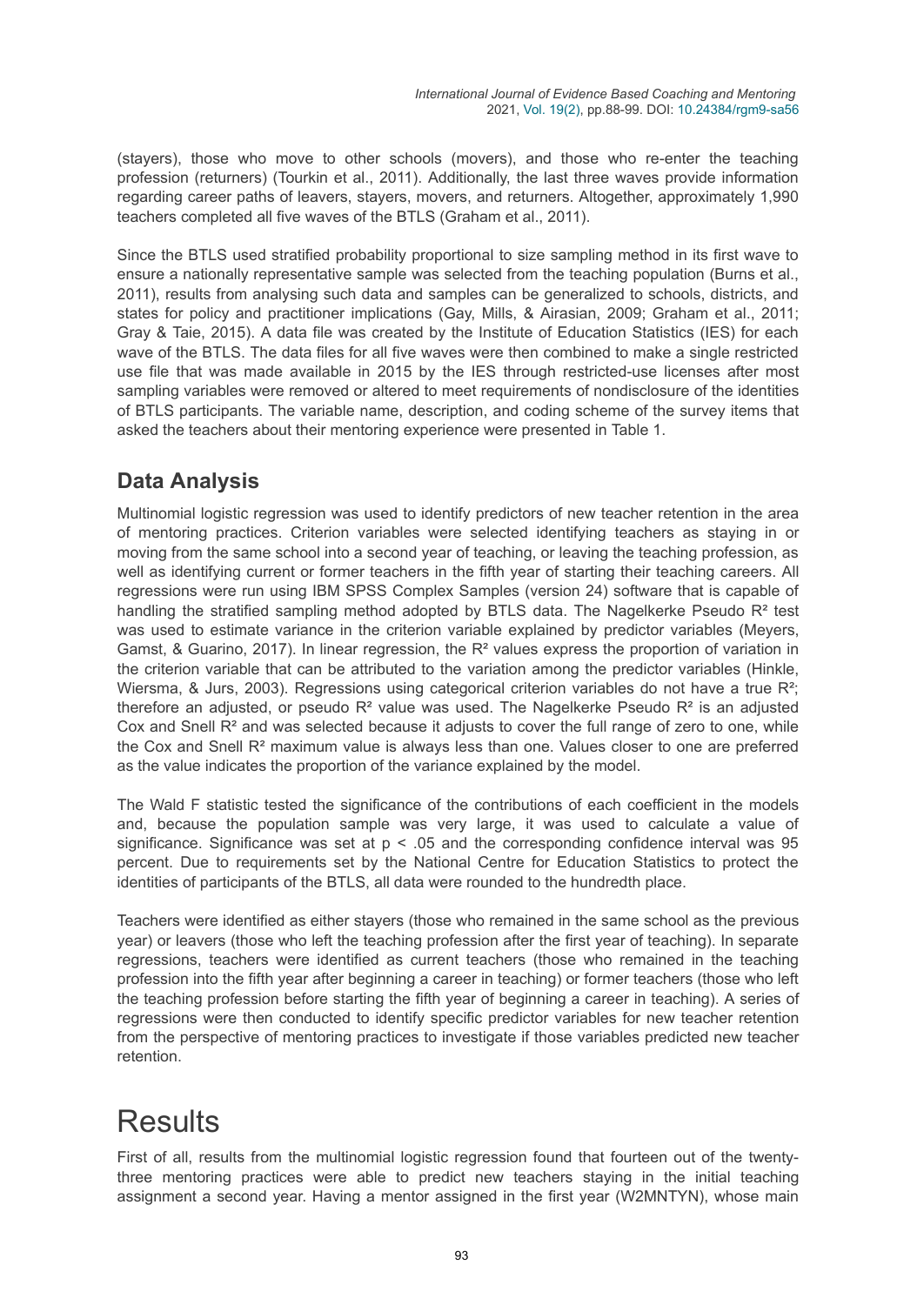job is to mentor (W2MNPRI) and who taught the same subject (W2MNSUB), frequency of supports in subject and grade level instruction (W2MFSBJ), and ten others all predicted new teachers' retention in the same school for their second year of teaching (see Table 2).

**Table 2. Mentoring Practices Predicting New Teachers Staying in the Initial Teaching Assignment**

| Variable | <b>Predictor Variable Description</b>                    | Sig.     |
|----------|----------------------------------------------------------|----------|
| W2MNTYN  | Assigned a mentor in the first year                      | $.01***$ |
| W2MNPRI  | Mentor whose main job is to mentor                       | $.00**$  |
| W2MNSUB  | Mentor who taught same subject                           | $.00**$  |
| W2MFSBJ  | Frequency of supports in subj & grade level instruction  | $.01***$ |
| W2MFDIS  | Frequency of supports in classroom discipline            | $.00**$  |
| W2MFTEC  | Frequency of supports in use of technology               | $.03*$   |
| W2MFSTA  | Frequency of supports in student assessment and data     | $.03*$   |
| W2MFCUR  | Frequency of supports in selecting & adapting curriculum | $.00**$  |
| W2MIDIS  | Support improved classroom management                    | $.03*$   |
| W2MIINS  | Support improved variety of instructional methods        | $.00**$  |
| W2MITEC  | Support improved using instructional technology          | $.00**$  |
| W2MICUR  | Support improved selecting and adapting curriculum       | $.01***$ |
| W2MIPAR  | Support improved interacting with parents                | $.04*$   |
| W2MNIMP  | Overall improvement due to mentor supports               | $.00**$  |

*Note*. p levels have been rounded to 2 decimal places in compliance with license agreement; 95% Confidence Interval; Sig. = significance.  $* = p < .05$ ,  $** = p < .01$ .

Secondly, results from the study found that nine out of the twenty-three mentoring practices predicted new teachers staying in the teaching profession into their fifth year of teaching. These include being assigned a mentor in the first year (W2MNTYN), having a mentor who taught in the same subject (W2MNSUB), frequency of observation by mentor (W2MNOBS), and six other mentoring practices (see Table 3).

**Table 3. Mentoring Practices Predicting New Teachers Staying in the Teaching Profession into their Fifth Year of Teaching**

| Variable | <b>Predictor Variable Description</b>                    | Sig.    |
|----------|----------------------------------------------------------|---------|
| W2MNTYN  | Assigned a mentor in the first year                      | $.00**$ |
| W2MNSUB  | Mentor who taught same subject                           | $.00**$ |
| W2MNOBS  | Frequency of observation by mentor                       | $.00**$ |
| W2MFDIS  | Frequency of supports in classroom discipline            | $.00**$ |
| W2MFTEC  | Frequency of supports in use of technology               | $.04*$  |
| W2MFCUR  | Frequency of supports in selecting & adapting curriculum | $.00**$ |
| W2MFREF  | Frequency of supports reflecting on teaching practice    | $.00**$ |
| W2MIDIS  | Support improved classroom management                    | $.00**$ |
| W2MIINS  | Support improved variety of instructional methods        | $.05*$  |

*Note*. p levels have been rounded to 2 decimal places in compliance with license agreement; 95% Confidence Interval; Sig. = significance.

 $* = p < .05, ** = p < .01$ 

Thirdly, results from the study indicate that seven practices predicted new teacher retention into both the second year and their fifth year of teaching career (see Table 4). These seven practices are being assigned a mentor in the first year (W2MNTYN), having a mentor taught the same subject (W2MNSUB), frequency of supports in classroom discipline (W2MFDIS), frequency of supports in use of technology (W2MFTEC), frequency of supports in selecting & adapting curriculum (W2MFCUR), support improved classroom management (W2MIDIS), and support improved variety of instructional methods (W2MIINS).

Additionally, results from the study indicate that there are another seven mentoring practices that can only predict new teachers' retention into the second year but not into the fifth year (see Table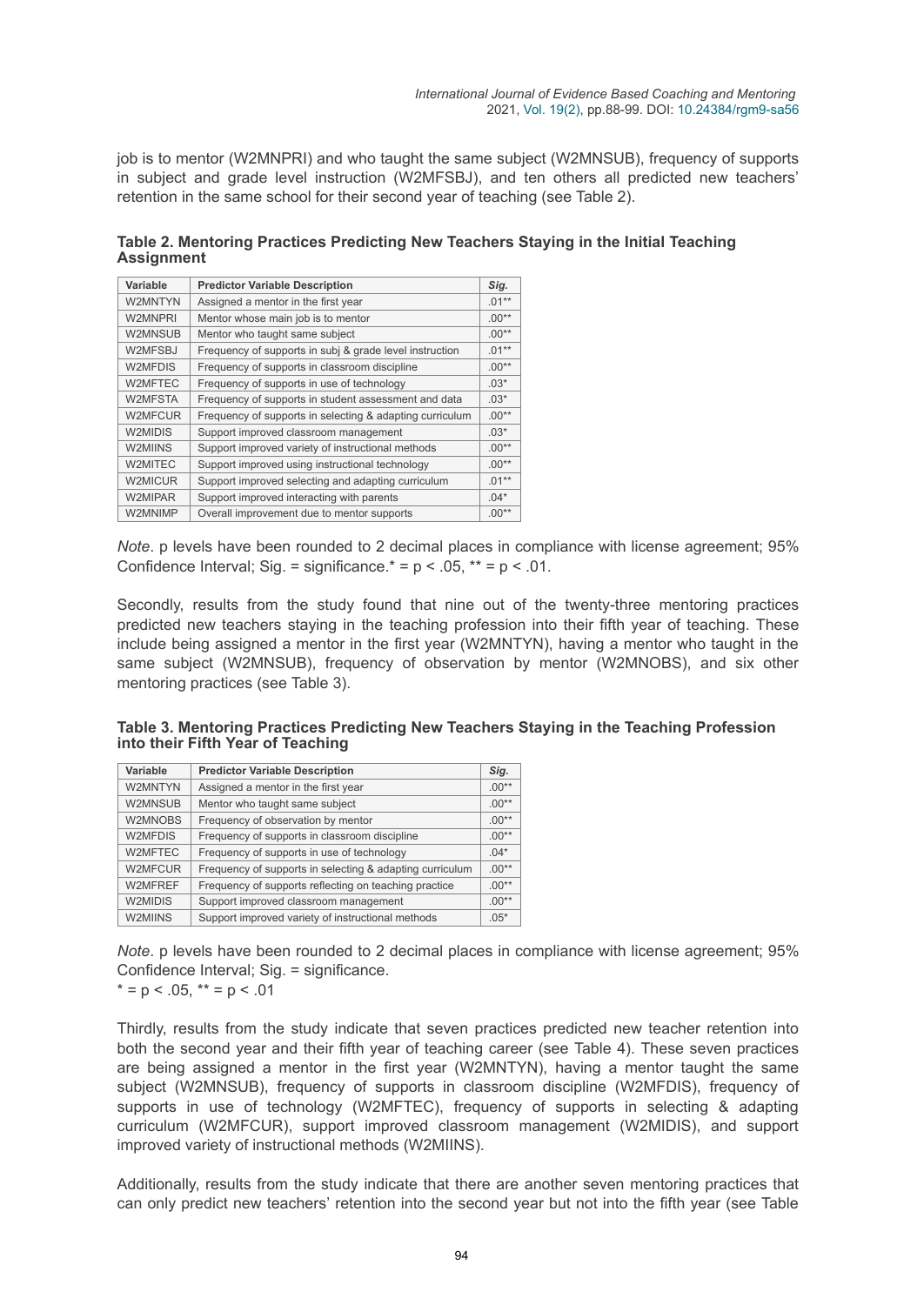4). These seven practices are overall improvement due to mentor supports (W2MNIMP), having a mentor whose main job is to mentor (W2MNPRI), frequency of supports in subject and grade level instruction (W2MFSBJ), frequency of supports in student assessment and data (W2MFSTA), support improved using instructional technology (W2MITEC), support improved selecting and adapting curriculum (W2MICUR), and support improved interacting with parents (W2MIPAR).

Furthermore, there are two mentoring practices that cannot predict new teachers' retention into the second year but instead can predict retention into the fifth year (see Table 4). These two practices are frequency of supports reflecting on teaching practice (W2MFREF), frequency of observation by mentor (W2MNOBS).

| Table 4. Comparison of Mentoring Practices Predicting New Teachers Retention into the |  |
|---------------------------------------------------------------------------------------|--|
| Second Year and Fifth Year of Teaching                                                |  |

| Variable | <b>Predictor Variable Description</b>              | Predictor for 2 <sup>nd</sup> Year | Predictor for 5 <sup>th</sup> Year |
|----------|----------------------------------------------------|------------------------------------|------------------------------------|
|          |                                                    | <b>Retention</b>                   | <b>Retention</b>                   |
| W2MNTYN  | Assigned a mentor in the first year                | Yes                                | Yes                                |
| W2MNSUB  | Mentor who taught same subject                     | <b>Yes</b>                         | Yes                                |
| W2MFDIS  | Frequency of supports in classroom discipline      | Yes                                | Yes                                |
| W2MFTEC  | Frequency of supports in use of technology         | <b>Yes</b>                         | Yes                                |
| W2MFCUR  | Frequency of supports in selecting & adapting      | Yes                                | Yes                                |
|          | curriculum                                         |                                    |                                    |
| W2MIDIS  | Support improved classroom management              | <b>Yes</b>                         | Yes                                |
| W2MIINS  | Support improved variety of instructional methods  | <b>Yes</b>                         | <b>Yes</b>                         |
| W2MNIMP  | Overall improvement due to mentor supports         | Yes                                | <b>No</b>                          |
| W2MNPRI  | Mentor whose main job is to mentor                 | <b>Yes</b>                         | <b>No</b>                          |
| W2MFSBJ  | Frequency of supports in subj & grade level        | Yes                                | <b>No</b>                          |
|          | instruction                                        |                                    |                                    |
| W2MFSTA  | Frequency of supports in student assessment and    | Yes                                | <b>No</b>                          |
|          | data                                               |                                    |                                    |
| W2MITEC  | Support improved using instructional technology    | Yes                                | <b>No</b>                          |
| W2MICUR  | Support improved selecting and adapting curriculum | Yes                                | <b>No</b>                          |
| W2MIPAR  | Support improved interacting with parents          | <b>Yes</b>                         | <b>No</b>                          |
| W2MFREF  | Frequency of supports reflecting on teaching       | <b>No</b>                          | Yes                                |
|          | practice                                           |                                    |                                    |
| W2MNOBS  | Frequency of observation by mentor                 | <b>No</b>                          | Yes                                |

Lastly, this study found that seven out of the twenty-three mentoring practices predicted neither new teachers' retention into the second year nor their fifth year of teaching. These include having a mentoring teaching the same grade level (W2MNGRA), frequency of working with mentoring (W2MNFRQ), and five others (see Table 5).

#### **Table 5. Mentoring Practices Predicting New Teachers Staying Neither in the Second Year Nor Into their Fifth Year of Teaching**

| Variable                                                                                        | <b>Predictor Variable Description</b>                                                                                         |  |
|-------------------------------------------------------------------------------------------------|-------------------------------------------------------------------------------------------------------------------------------|--|
| W2MNGRA                                                                                         | Has your mentor teacher ever instructed students in the same grade(s) as yours?                                               |  |
| W2MNFRQ                                                                                         | How frequently did you work with your mentor teacher during the 2007-2008 school year?                                        |  |
|                                                                                                 |                                                                                                                               |  |
| How frequently did your assigned master or mentor teacher work with you in the following areas? |                                                                                                                               |  |
| W2MFINS                                                                                         | Using or incorporating a variety of instruction methods                                                                       |  |
| W2MFPAR                                                                                         | Interacting with parents                                                                                                      |  |
|                                                                                                 |                                                                                                                               |  |
|                                                                                                 | Reflecting upon the extent working with a mentor in several areas, how has your mentor improved your teaching in the area of: |  |
| W2MISBJ                                                                                         | Teaching your subject matter or grade                                                                                         |  |
| W2MISTA                                                                                         | Assessing students and interpreting assessment data                                                                           |  |
| W2MIREF                                                                                         | Reflecting on your teaching practice                                                                                          |  |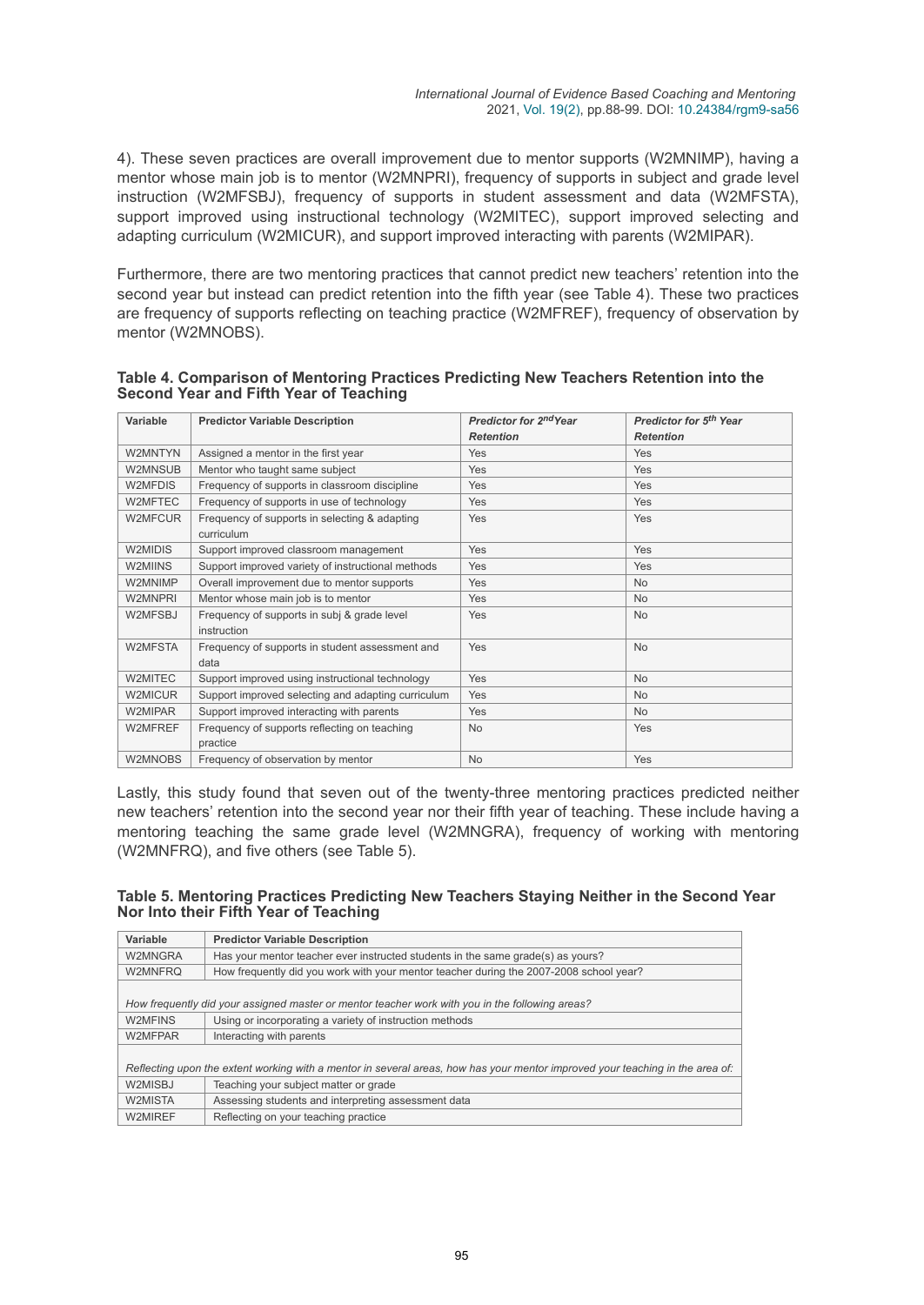# **Discussion**

The current study found that majority of the twenty-three mentoring practices are able to predict new teachers' retention either into their second year or fifth year of teaching. Such result supports previous research studies that have identified a positive correlation between teacher induction support and new teacher retention (Henke, Chen, & Geis, 2000; Kelly, 2004; Parker, 2010; Resta et al., 2013; Ronfeldt & McQueen, 2017; Smith & Ingersoll, 2004) and confirms the need for mentors as an important component of an induction program to ease the transition from preparing for teaching to becoming an effective teacher. Providing a mentor who teaches the same subject matter predicted retention in the initial teaching assignment into the second year as well as into the fifth year. The result reaffirmed the importance of assigning a mentor who teaches the same subject matter as the new teacher (Parker, 2010; Ronfeldt & McQueen, 2017; Smith & Ingersoll, 2004), and informs principals and district level administrators the need for matching the mentor's experience to the new teacher's subject matter.

Additionally, results from the multinomial logistic regression also provide new information regarding the types and frequency of supports provided by mentors that predicted new teacher retention. The frequency of support in subject matter or grade level instruction, classroom management and discipline, using instructional technology, developing and interpreting student assessments, and selecting and adapting curriculum and instructional materials are all predictive of new teacher decisions to remain in the initial teaching assignment. Such results resonate with the previous study results or findings in the existing literature (Kelly, 2004; Parker, 2010; Resta et al., 2013; Smith & Ingersoll, 2004).

The study result that seven mentoring practices were identified as having no predictive power for new teachers' retention into the second year or their fifth year of teaching might help explain why some studies failed to identify a causal relationship between induction support and new teacher retention (Glazerman et al., 2010; Wechsler et al., 2012) as these researchers combined the many mentoring practices to create a composite variable in order to examine the overall predictive power of mentoring practices for new teacher retention.

Overall, results from this study corroborate previous research (Bubb, Early, & Totterdell, 2005; Cochran-Smith et al., 2010/2011; Feiman-Nemser, 2012; Ingersoll & Smith, 2003; Ingersoll & Strong, 2012; Kelly, 2004; Parker, 2010; Resta et al. 2013; Smith & Ingersoll, 2004) regarding the importance of mentor supports in retention decisions. The study also emphasizes the importance of selecting effective mentors, identifying the characteristics of mentors which lead to retention of new teachers, and identifies the frequency of mentor supports needed to increase retention rates of new teachers.

### **Significance and Implications of the Study**

Using a nationally representative data sample, the current study identified that specific mentoring practices can increase new teacher retention and benefit students, schools, and districts. The study also provides a menu of practices that increase the likelihood a teacher chooses to remain in the teaching profession and even the same school. This study adds to the body of knowledge and provides school leaders and policy makers with information needed to develop or modify mentoring strategies in order to increase the retention rate of new teachers, thus ultimately improving new teachers, school cultures, and instructional quality of schools and districts.

As indicated by the results of this study, mentoring must be specific and frequent, and improvement must be recognized; however, policy makers on the district and state level must provide the resources necessary to provide release time for new teachers to observe more experienced peers, be observed by mentors, participate in meaningful conversations regarding instructional improvement needs, and clearly understand expectations. Using the mentor supports identified to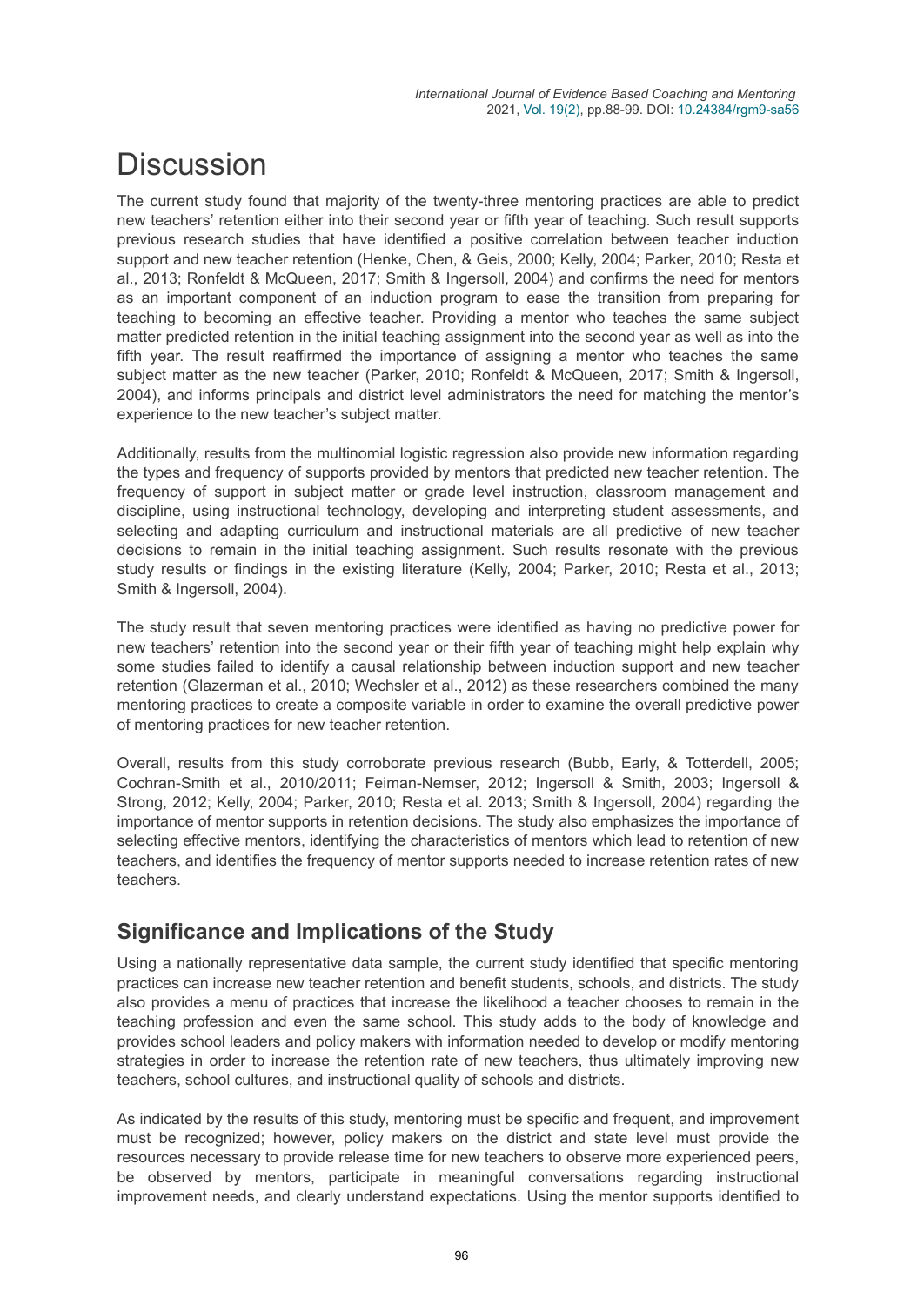be predictors of new teacher retention, induction plans can be better implemented in schools. Much like a menu system, support can be tailored to the needs of each teacher and school. Mentoring plans should consist of the practices identified as effective in this study (see Tables 2-4).

The mentoring practices implemented in each school should be matched to the changing needs of the new teacher. Initially, the supports address immediate needs for the first few weeks of school. As the mentor observes instruction, areas of concern are addressed. Frequency of supports are determined by identified need, and once specific skills are mastered, the frequency should decrease to a rate ensuring maintenance of the skill. As other concerns emerge, they can be addressed in an ongoing manner. The process of identifying concerns and addressing needs are all predicated upon regular observations and frequent (at least weekly) meetings and discussions.

To sum up, the results of this study provide valuable guidance in regards to effective mentoring practices that can be integrated to the development or modification of new teacher induction plans beneficial to new teachers, schools, and districts. Inclusion of the elements of mentor practices found to be predictors of new teacher retention may stem the flow of new teachers out of the profession and bring about instructional stability in schools and districts.

### **Recommendations for Future Research**

The current research study investigated only retention decisions of the second and fifth year of the study. Because W1SLOCP12 was selected as the stratum variable, further research using the same analysis plan can be conducted to investigate the differences among school locales to more precisely identify variables increasing new teacher retention matched to a specific school or district demographic information. Further research using year-to-year analysis may provide more specific information in addressing the needs of new teachers within a specific stratum. Also, using the current BTLS, research data is available to measure the impact of working conditions in a specific stratum on retention decisions.

To more precisely understand the impact of multiple years of mentoring support, research is needed to measure the differences, if any, of the retention decisions of teachers provided one, two, three, and four years of mentoring supports. Measuring the impact on student learning will inform school leaders and policymakers how to better allot monies to support mentoring new teachers. A survey similar to the BTLS would need to be developed to address the types of supports, frequency of supports, and other factors of implementation.

Since the ending of the first BTLS in 2012, a second BTLS began in 2012. Continued research with the more recent BTLS, once available for restricted-use licensure, will inform of changes in perceptions and retention/attrition rates. Further research also needs to be completed, on the school and district level, implementing some of the recommended practices, and then measuring effectiveness of induction plans incorporating the practices on increasing retention and student achievement.

## **References**

- Bubb, S., Early, P., & Totterdell, M. (2005). Accountability and responsibility: "Rogue" school leaders and the induction of new teachers in England. *Oxford Review of Education*, 31(2), 255-272. DOI: [10.1080/03054980500117884.](https://doi.org/10.1080/03054980500117884)
- Bullough, R. V., Jr. (2012). Mentoring and new teacher induction in the United States: A review and analysis of current practices. *Mentoring & Tutoring: Partnership in Learning*, 20(1), 57-74. DOI: [10.1080/13611267.2012.645600](https://doi.org/10.1080/13611267.2012.645600).
- Burns, S., Wang, X., & Henning, A. (2011). *NCES handbook of survey methods* (NCES 2011-609). Washington, DC: U.S. Department of Education, National Center for Education Statistics.
- Carroll, T. G. (2007). *The high cost of teacher turnover* (Policy Brief). Washington, DC: National Commission on Teaching and America's Future.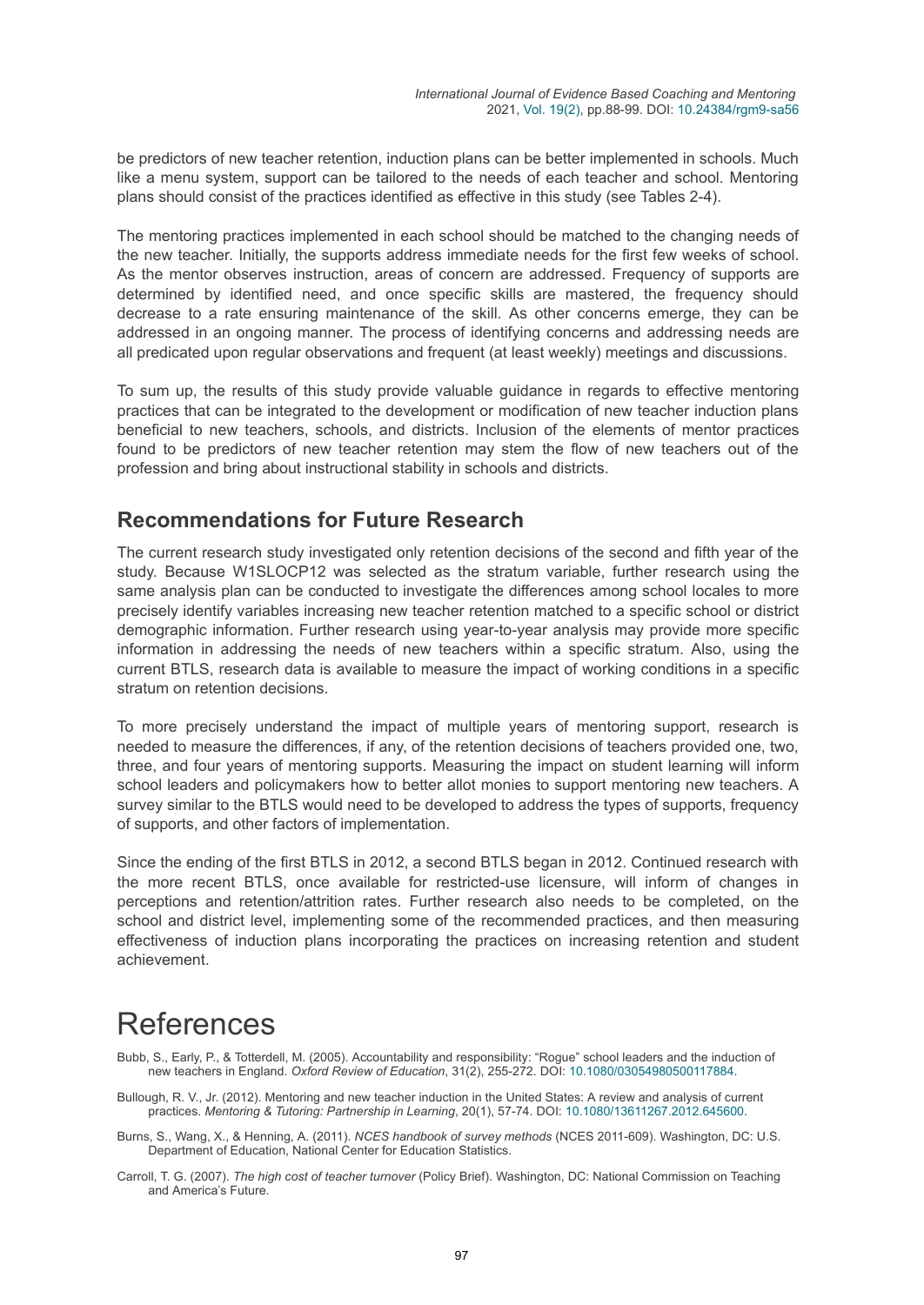Cochran-Smith, M., Cannady, M., McEachern, K., Piazza, P., Power, C., & Ryan, A. (2010/2011). Teachers' education, teaching practice, and retention: A cross-genre review of recent research. *Journal of Education*, 191(2), 19-31. DOI: [10.1177/002205741119100205.](https://doi.org/10.1177/002205741119100205)

Feiman-Nemser, S. (2012). Beyond solo teaching. *Educational Leadership*, 69(8), 10-16.

- Gagnon, D., & Mattingly, M. J. (2012). *Beginning teachers are more common in rural, high-poverty, and racially diverse schools*. (Issue Brief No. 53). Durham, NH: Carsey Institute, University of New Hampshire.
- Gay, L., Mills, G., & Airasian, P. (2009). *Educational research: Competencies for analysis and application* (9th ed.). Upper Saddle River, NJ: Pearson.
- Glazerman, S., Isenberg, E., Dolfin, S., Bleeker, M., Johnson, A., Grider, M., & Jacobus, M. (2010). *Impacts of comprehensive teacher induction: Final results from a randomized controlled study* (NCEE 2010-4027). Washington, DC: U.S. Department of Education.
- Graham, S., Parmer, R., Chambers, L., Tourkin, S., & Lyter, D. (2011). *Documentation for the 2008–09 Teacher Follow-up Survey* (NCES 2011-304). Washington, DC: U.S. Department of Education, National Centre for Education Statistics.
- Gray, L., & Taie, S. (2015). *Public school teacher attrition and mobility in the first five years: Results from the first through fifth waves of the 2007-2008 Beginning Teacher Longitudinal Study* (NCES 2015-337). Washington, DC: U.S. Department of Education, National Centre for Educational Statistics.
- Gray, L., Goldring, R., & Taie, S. (2014). *User's manual for the first through fifth waves of the 2007–08 restricted-use Beginning Teacher Longitudinal Study data file* (NCES 2014-338). Washington, DC: U.S. Department of Education, National Center for Education Statistics.
- Hanita, M., Bailey, J., Khanani, N., Bocala, C., Zweig, J., & Bock, G. (2020). *Investigating the relationship between adherence to Connecticut's teacher education and mentoring programme and teacher retention*. REL 2020-022. Waltham, MA: Regional Educational Laboratory Northeast & Islands.
- Henke, R. R., Chen, X., & Geis, S. (2000). *Progress through the teacher pipeline: 1992-93 college graduates and elementary/secondary school teaching as of 1997*. Washington, DC: U.S. Department of Education, National Centre for Education Statistics.
- Hinkle, D., Wiersma, W., & Jurs, G. (2003). *Applied statistics for the behavioural sciences* (5th ed.). Belmont, CA: Wadsworth, Cengage Learning.
- Ingersoll, R. (2003). *Is there really a teacher shortage?* Philadelphia, PA: Consortium for Policy Research in Education, University of Pennsylvania.
- Ingersoll, R. (2012). *Beginning teacher induction: What the data tell us*. Phi Delta Kappan, 93(8), 47-51.
- Ingersoll, R., & Smith, T. (2003). The wrong solution to the teacher shortage. *Educational Leadership*, 60(8), 30–33.
- Ingersoll, R., & Strong, M. (2012). What the research tells us about the impact of induction and mentoring programs for beginning teachers. *National Society for the Study of Education*, 111(2), 466-490.
- Kaiser, A. (2011). *Beginning teacher attrition and mobility: Results from the first through third waves of the 2007–08 Beginning Teacher Longitudinal Study* (NCES 2011-318). Washington, DC: U.S. Department of Education, National Center for Education Statistics.
- Kelly, L. M. (2004). Why induction matters. *Journal of Teacher Education*, 55(5), 438-448. DOI: [10.1177%2F0022487104269653](https://doi.org/10.1177%2F0022487104269653).
- Meyers, L., Gamst, G. & Guarino, A. (2017). *Applied multivariate research* (3rd ed.). Los Angeles, CA: SAGE.
- Parker, M. A. (2010). Mentoring practices to keep teachers in school. *International Journal of Evidence Based Coaching and Mentoring*[, 8\(2\), 111-123. Available at: https://radar.brookes.ac.uk/radar/items/8cb5091e-255d-4a77-be63-](https://radar.brookes.ac.uk/radar/items/8cb5091e-255d-4a77-be63-99d0b4d12df0/1/) 99d0b4d12df0/1/.
- Resta, V., Huling, L., & Yeargain, P. (2013). Teacher insights about teaching, mentoring, and schools as workplaces. *Curriculum and Teaching Dialogue*, 15(1 & 2), 117-132.
- Ronfeldt, M., & McQueen, K. (2017). Does new teacher induction really improve retention? *Journal of Teacher Education*, 68(4), 394-410. DOI: [10.1177%2F0022487117702583](https://doi.org/10.1177%2F0022487117702583).
- Sanders, W. L., & Rivers, J. C. (1996). *Cumulative and residual effects of teachers on future student academic achievement* (Research Progress Report). Knoxville, TN: University of Tennessee Value-Added Research and Assessment Centre.
- Simon, N. S., & Johnson, S. M. (2015). Teacher turnover in high-poverty schools: What we know and can do. *Teachers College Record*, 117(3), 1-36.
- Smith, T., & Ingersoll, R. (2004). What are the effects of induction and mentoring on beginning teacher turnover? *American Educational Research Journal*, 41(3), 681-714. DOI: [10.3102/00028312041003681](https://doi.org/10.3102/00028312041003681).
- Stronge, J. H., Ward, T. J., & Grant, L. W. (2011). What makes good teachers good? A cross-case analysis of the connection between teacher effectiveness and student achievement. *Journal of Teacher Education*, 62(4), 339-355. DOI: [10.1177/0022487111404241](https://doi.org/10.1177/0022487111404241).